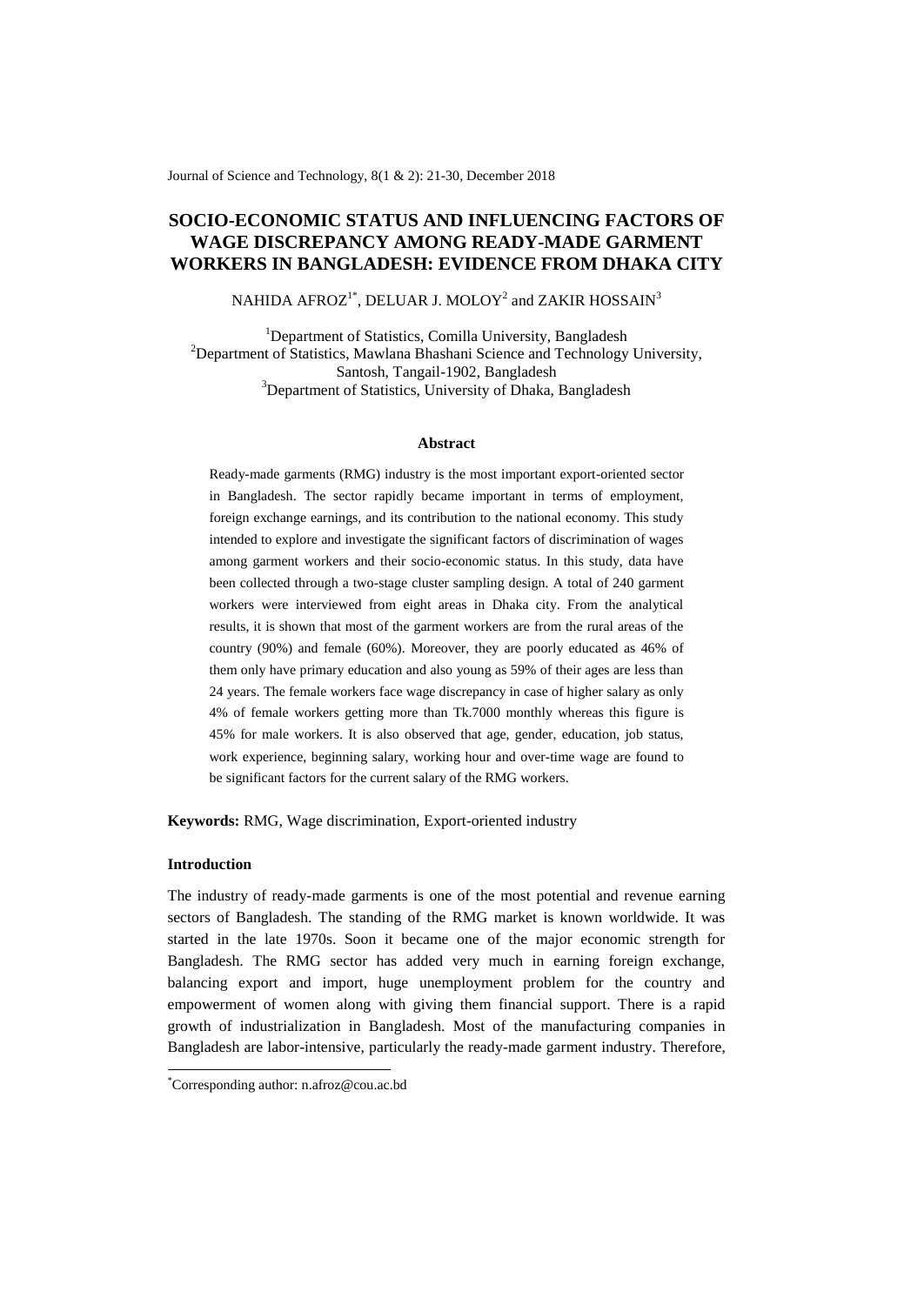the practice of human resource management (HRM) is mostly required in labor-intensive industry like RMG. Moreover, there is a growing concern for labour rights among the garment workers in Bangladesh (Ahmed, 2001).

Wage disparity between male and female workers in the RMG sector has increased during the recent years as salary growth of male laborers is comparatively high according to a survey conducted by the Centre for Policy Dialogue (CPD). The RMG sector has started its journey in the late 1970s in Bangladesh. However, Bangladesh experienced a real momentum in the RMG sector between the mid-1980s and mid-1990s (Robbani, 2000). The first garment factory in Bangladesh was established in 1960 at Dhaka (Islam *et al*., 1984). Bangladesh started exporting garments in 1976. The first joint venture garment factory in Bangladesh was *Desh* garment in association with *Daewoo*, a South Korean company (Rock, 2001). In the 1980s there were only 50 factories employing only a few thousand people. Day by day the rates of workers were increasing. Currently, there are about 4500 manufacturing units. The RMG sector contributes around 80% to the export earnings, and above 4 million people is engaged. (Department of Inspections for Factories Establishments Ministry of Labor and Employment, 2015).

The garment sector has provided employment opportunities to women from the rural areas that previously did not have any opportunity to be part of the formal workforce. This has given women the chance to be financially independent and have a voice in the family because now they contribute financially. Before 2010, the percentage of men and women workers are may like the same, but in the present situation, women's participation is increasing day by day.

Akterujjaman and Ahmad (2016) showed that employees' satisfaction (wages provided on time, incentive, meal allowance, and transport facilities) is the most supremacy part of increasing productivity in any sector of the industry. Hewett and Amin (2000) focused on the impact of the quality of life among young garment workers in Bangladesh. Quality of life is assessed across a broad range of indicators including living conditions, health, and patterns of income and savings. Ahamed (2013) also showed that more than 78% of Bangladesh export earnings come from the garment industry. The RMG sector has a greater potential than any other sectors in terms of employment and foreign exchange earnings to reduce poverty and make a contribution to the national economy. Jamil *[et al](https://papers.ssrn.com/sol3/cf_dev/AbsByAuth.cfm?per_id=2114727)*. (2006) found that [reduction or elimination of gender-based wage discrimination is the](https://papers.ssrn.com/sol3/cf_dev/AbsByAuth.cfm?per_id=2114727)  [greatest gift of globalization for Bangladesh. International law and convention and non](https://papers.ssrn.com/sol3/cf_dev/AbsByAuth.cfm?per_id=2114727)[government organizations efforts have taken Bangladeshi women into a new era.](https://papers.ssrn.com/sol3/cf_dev/AbsByAuth.cfm?per_id=2114727) 

[The socio-economic condition of the female garment workers was assessed in Dhaka city](https://papers.ssrn.com/sol3/cf_dev/AbsByAuth.cfm?per_id=2114727)  (Sikdar *et al*[., 2014\). Female workers were selected as a sample because of their high](https://papers.ssrn.com/sol3/cf_dev/AbsByAuth.cfm?per_id=2114727)  [percentages of participation as production workers in RMG factories. The survey covered](https://papers.ssrn.com/sol3/cf_dev/AbsByAuth.cfm?per_id=2114727)  [a total number of 80 respondents, which were drawn from 10 garment factories situated](https://papers.ssrn.com/sol3/cf_dev/AbsByAuth.cfm?per_id=2114727)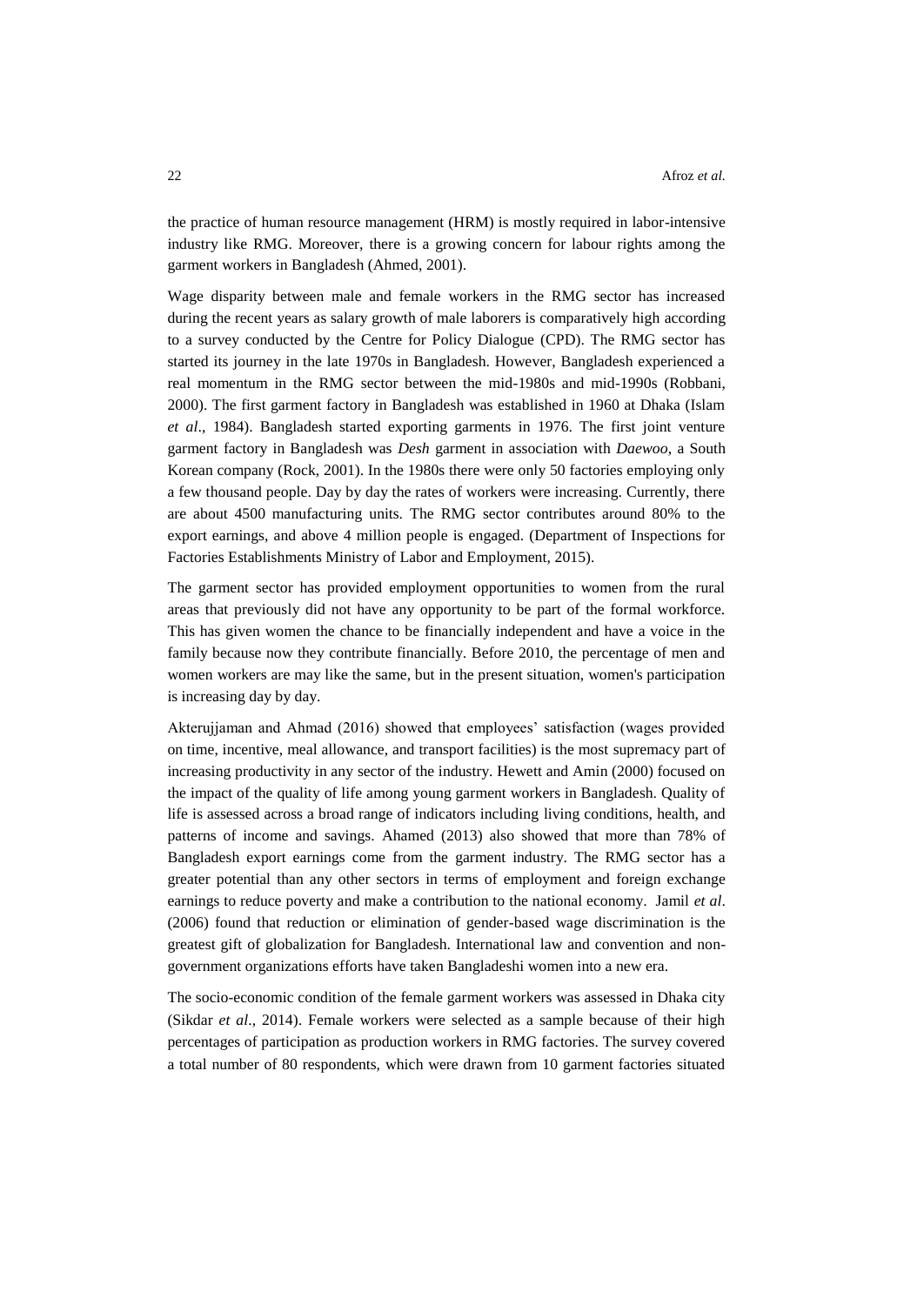[in different locations of Dhaka metropolitan area using a convenient sampling technique.](https://papers.ssrn.com/sol3/cf_dev/AbsByAuth.cfm?per_id=2114727) Compensation, promotion, and performance evaluation have a positive impact on overall organizational performance (Huselid, 1995). Majumder and Begum (1999) also showed that women employment in export-oriented industries had narrowed the gender gap in many spheres including participation in the labor force, social prestige, control over income and decision making in Bangladesh. At the same time, there is widespread occupational segregation and gender discrimination in wage rates.

In this study, we investigate the socio-economic condition and significant factors of wage discrepancy among RMG workers incorporating the gender-based discrimination in terms of wages and opportunities in the industry.

## **Materials and Methods**

## *Study Population*

The study population is all the ready-made garment workers in Bangladesh. Among all RMG factories, 65% are located in Dhaka zone, 14% in Chittagong zone and the reaming 21% are in other divisions (BGMEA: Bangladesh Garment Manufacturers and Exporters Association). As it is difficult to collect information from many workers in RMG factories in different zones in Bangladesh, we only consider the Dhaka zone to collect data from the garment workers.

## *Data and Variables*

Data have been collected from the RMG workers by visiting their households. We consider 'Location' which represents the geographical area of the residence of factory workers and 'Time' represents the period of time when the factory workers are available at their residences. Thus, locations are designed as clusters, and two-stage cluster sampling has been used for the selection of the required number of factory workers. In the first-stage, the sampling unit is considered as a village or mahalla, and the second stage sampling unit is the garments worker. In the first stage, 8 areas are randomly selected from the list of 20 areas, and these are: Adabor, Badda, Mirpur, Rampura, Banani, Mohammadpur, Gulshan and Khilgaon. In the second stage, a total of 240 workers were selected for the interview and used their information for the analysis.

In this study the response variable is the current monthly salary of the RMG workers in Bangladesh. Based on the literature review, the socio-economic and demographic variables of interest are selected and these are: age, gender, marital status, residential status, family size, education, parents occupation and education of the workers, job status, work experience, beginning salary, monthly remuneration, monthly expenditure, sickness allowance, working hour per day and over-time wages of the RMG workers. In this study, the univariate, bivariate, and multivariate analysis have been performed for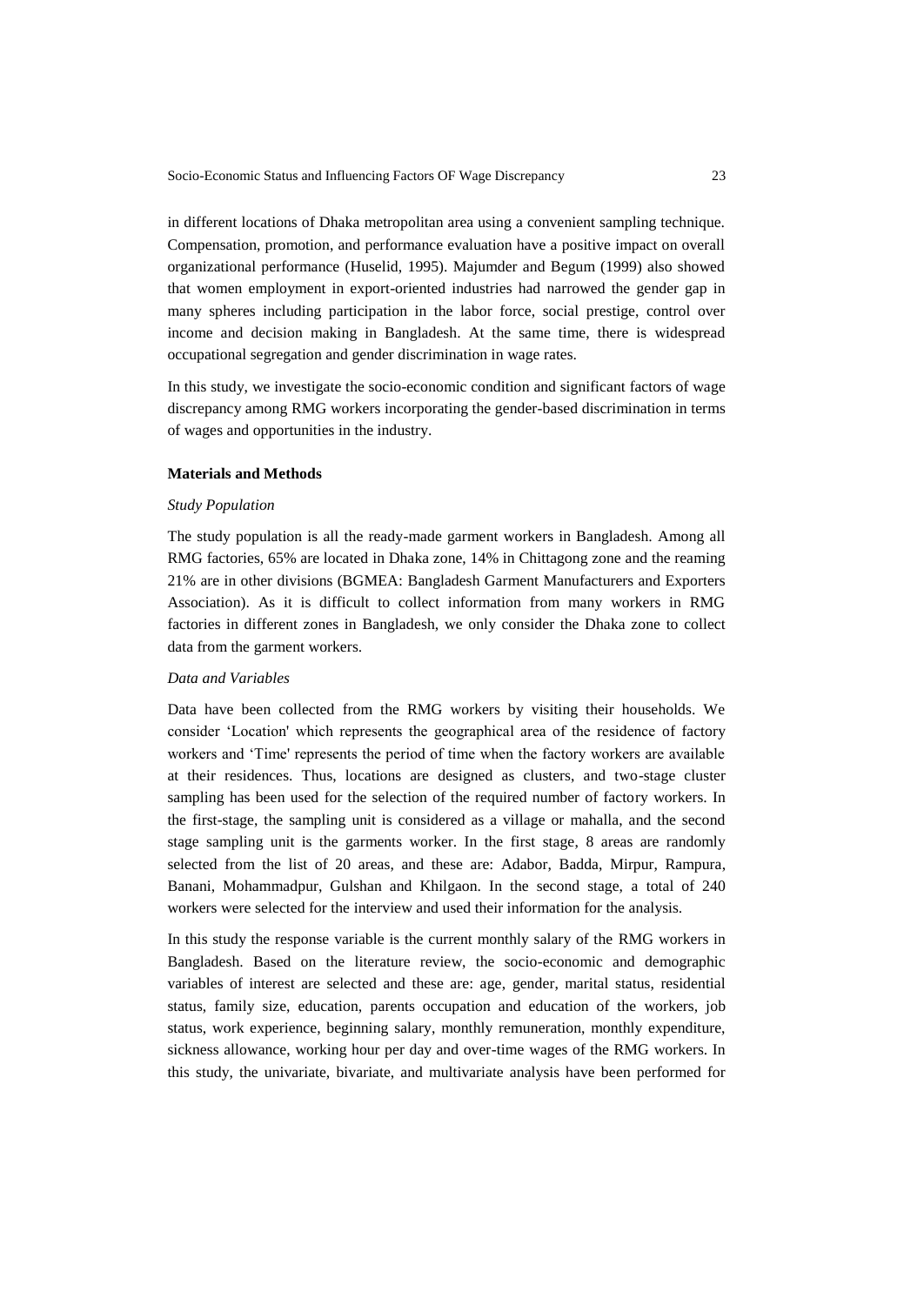investigating the socio-economic status and influencing factors of wage discrepancy among RMG workers in Bangladesh.

# **Results and Discussion**

# *Demographic and Socio-economic Characteristics*

From the univariate analysis, it is observed that about 23% of workers age lie between 15 to 19 years, 36% of workers age lie between 20 to 24 years, 25% of workers age lie between 25 to 29 years, 10% of workers lie between 30 to 34 years, 5% of workers age lie between 35 to 39 years and only 1% of workers age lie between 40 to 44 years. About 84 percent of workers age lie between 15 to 29 years, and the average age of the respondents is 23.70 years. It is also observed that more than half of the workers (60%) are female.

Respondent's marital status influences his or her way of life and role in the household and community. From data we observed that half of the workers (50%) are married and the rest of the percentage are unmarried, widowed and divorced. The analysis of the findings reveals that 90% of the workers are from rural areas in the country.

Family structure represents the socio-economic condition of the respondents. From Table 1, it is observed that around 64% of family sizes of the workers lie between 4 to 6. Education is the most important factor that leads a nation or country towards the door of development. It is also observed that half of the workers (46%) having primary level of education whereas about half of the worker (41.67%) having secondary level of education.

**Table 1.** Frequency distribution of the family size and the educational status of the respondent

| Family size       | Frequency | $\frac{0}{0}$ | Education     | Frequency | $\%$  |
|-------------------|-----------|---------------|---------------|-----------|-------|
| $0$ to $3$        | 25        | 10.42         | Illiterate    | 16        | 6.67  |
| $4 \text{ to } 6$ | 153       | 63.75         | Primary       | 111       | 46.24 |
| $7$ to 9          | 58        | 24.17         | Secondary     | 100       | 41.67 |
| 10 or higher      | 4         | 1.66          | SSC or higher | 13        | 5.42  |
| Total             | 240       | 100           | Total         | 240       | 100   |

To determine the workers family status it is necessary to know the occupation and educational status of their parents. From the analysis, it is found that 42% of workers father's occupation is farming, and most of the workers (90%) mothers are a house wife. We also observe that about 40% of fathers and 30% of mothers of workers have the primary level of education. It is also observed that about half of the parents of workers are illiterate.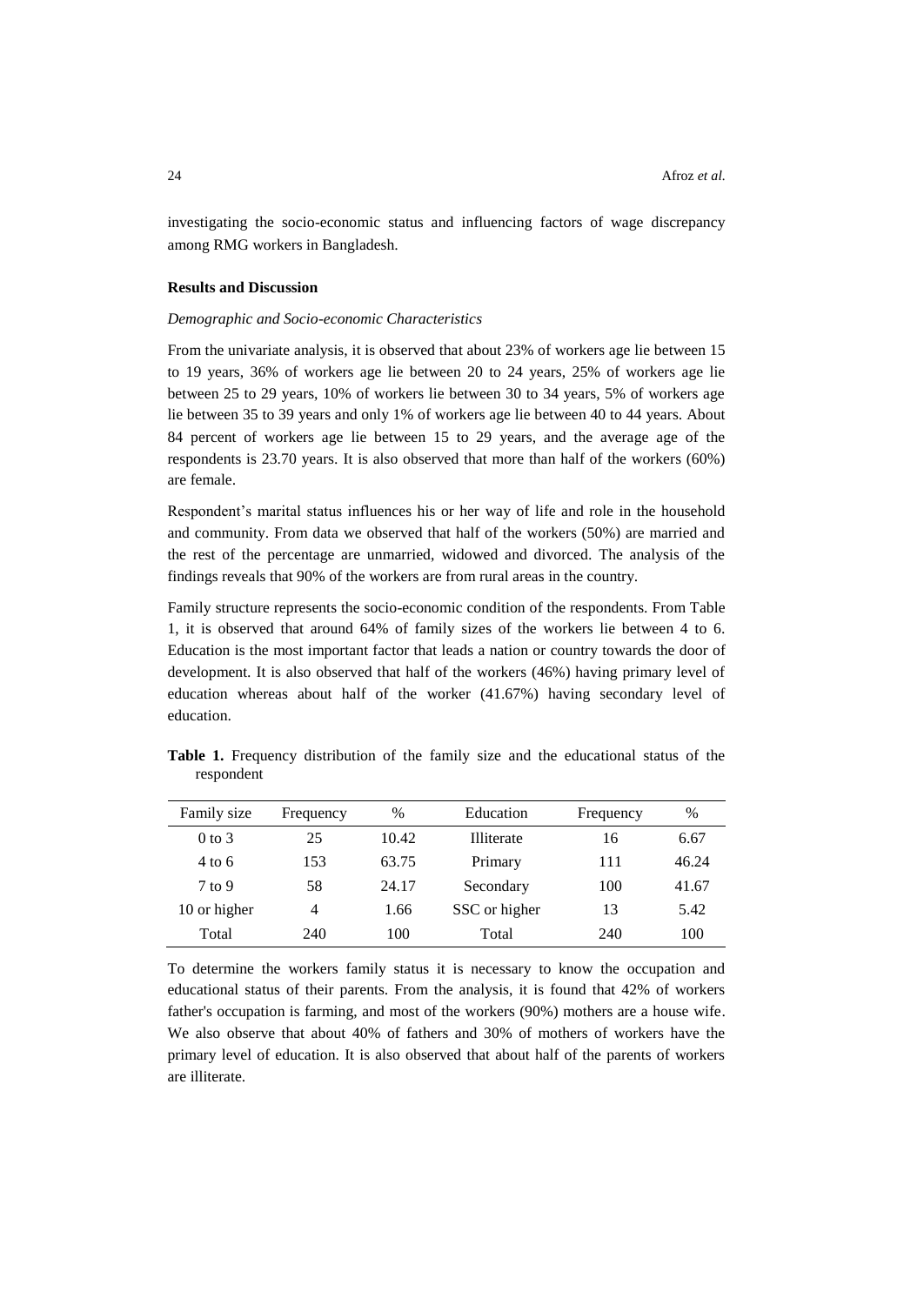## *Income Distribution and Allowances*

The findings from the analysis reveal that 24% beginning salary of the workers is TK. 3000 to 4000, about 67% beginning salary lies from TK. 4001 to 5000 and the remaining fig. 11% is for more than Tk. 5000. The average starting salary is TK. 3127.64. It is also found that the minimum and maximum monthly starting salaries of the workers are Tk. 3000 and Tk. 7000 respectively.

It is observed that among male workers, 26% of them are getting starting salary below Tk.5000, 57% drawing between Tk. 4001 to Tk. 5000 and about 17% of salaries are more than Tk.5000 while only about 5% of female workers are getting starting salary more than Tk.5000. Table 2 presents the frequency distribution of the starting remuneration by gender, age, marital status, and education of the respondents.

**Table 2.** Frequency distribution (%) of the starting remuneration by gender, age, marital status and education of the respondents

| Starting remuneration |              |                 |              |       |  |  |
|-----------------------|--------------|-----------------|--------------|-------|--|--|
|                       | $<$ Tk. 4500 | Tk. 4501 - 5500 | $>$ Tk. 5500 | Total |  |  |
| Gender                |              |                 |              |       |  |  |
| Male                  | 58 (60)      | 28 (29)         | 10(11)       | 96    |  |  |
| Female                | 86 (60)      | 55 (38)         | 3(2)         | 144   |  |  |
| Total                 | 144          | 83              | 13           | 240   |  |  |
| Age (years)           |              |                 |              |       |  |  |
| Below 20              | 38 (52)      | 29(40)          | 6(8)         | 73    |  |  |
| $20 - 30$             | 88 (62)      | 50 (35)         | 5(3)         | 143   |  |  |
| 30 and above          | 18(75)       | 4 (17)          | 2(8)         | 24    |  |  |
| Total                 | 144          | 83              | 13           | 240   |  |  |
| <b>Marital Status</b> |              |                 |              |       |  |  |
| Married               | 88 (74)      | 25(21)          | 6(5)         | 119   |  |  |
| Unmarried             | 54 (47)      | 55 (47)         | 7(6)         | 116   |  |  |
| Divorced              | 2(40)        | 3(60)           | 0(0)         | 5     |  |  |
| Total                 | 144          | 83              | 13           | 240   |  |  |
| Education             |              |                 |              |       |  |  |
| Illiterate            | 12(75)       | 4(25)           | 0(0)         | 16    |  |  |
| Primary               | 69 (62)      | 39(35)          | 3(3)         | 111   |  |  |
| Secondary             | 58 (58)      | 34 (34)         | 8(8)         | 100   |  |  |
| More than SSC         | 2(15)        | 6(46)           | 5(39)        | 13    |  |  |
| Total                 | 141          | 83              | 16           | 240   |  |  |

\*Percentage is given in parentheses

From Table 2, it is found that 75% are illiterate workers, and their starting salary lies below Tk. 4500 while 62% workers are primary educated with starting salary lies below Tk. 4500. It is found that there is a highly significant difference of worker's average starting monthly remuneration by the educational status of the respondents (*p-value = 0.003)*, i.e., starting remuneration depends on educational status of the respondents. From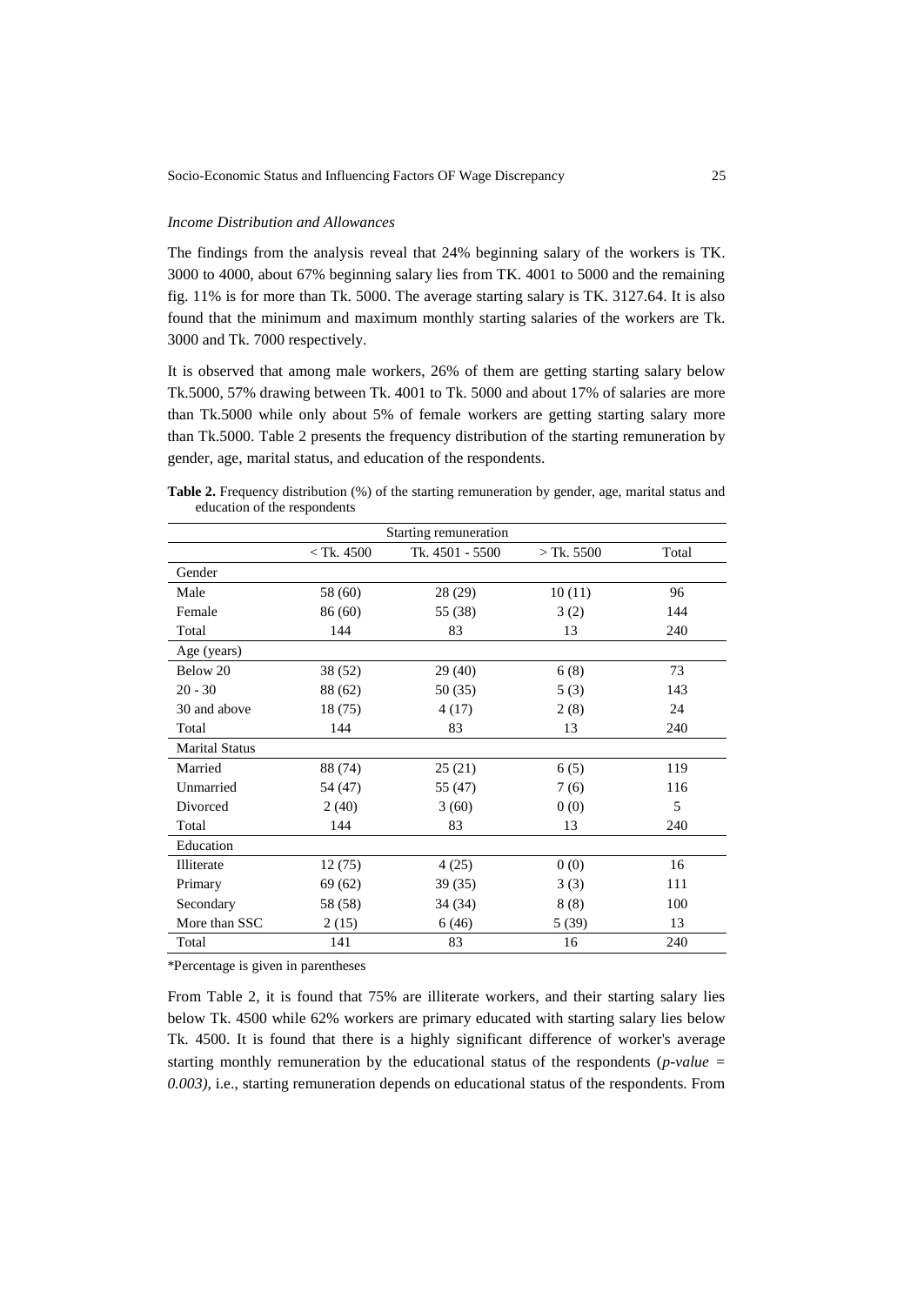the analysis, it is also observed that starting remuneration per month does not depend on the age and sex of the respondents.

Respondents monthly remuneration depends on its net salary, house rent allowance, and transportation cost, etc. But sometimes the garments owners do not pay all allowance among workers. Thus basic and overtime salary is the main source of remuneration of any workers in the garments factory. In contrary, few respondents do not get their remuneration properly. From the analysis, it is also observed that more than half (61%) of the workers get monthly salary timely, and the rest of the workers do not get salary timely. In this study, it is found that about 17% of workers monthly remunerations lie between Tk. 3000-4000, 37% of workers monthly remunerations lie between Tk. 4000- 5000, 17% of workers monthly remunerations lie between Tk. 5000-6000 and only about 3% of workers monthly remunerations lie between Tk. 9000-10000. It also reveals that 85% of workers monthly remunerations are less than Tk.7500 whereas only 5% of workers monthly remunerations are more than Tk. 8500. The average monthly remuneration of the workers is Tk. 5336.21.

To know the financial status of workers, we analyzed the monthly income and expenditure of the workers. From the analysis, it is found that 20% of the workers' monthly expenditure is below Tk. 4000, where 67% of workers' monthly expenditure lies between Tk. 3000 and 4000, and a few numbers of workers' monthly expenditure is more than Tk. 5000. It also reveals that 88% of workers' monthly expenditure is below Tk. 5000, and the average expenditure of the respondents is Tk. 4700.

The findings also reveal that male workers earn more salary than their female counterparts. From the analysis, it is found that among male, 45% of workers monthly remuneration is more than Tk. 7000, whereas only 4% of female workers' monthly remuneration is more than Tk.7000. On the contrary, among female, 73% of workers monthly remuneration lies between Tk. 4500 to 7000, and only 48% male workers monthly remunerations lie in the range of Tk. 4500-7000.

The survey results reveal that among age group more than 30 years, 50% of workers' monthly remuneration is more than Tk. 7000 and in age group 21 to 30 years, 66% of workers' monthly remunerations lie between Tk. 4500 to 7000. It is also observed that among unmarried, more than 63% of workers monthly salary lies between Tk. 4500- 7000. On the contrary, among married, more than 61% of workers' monthly salary lies between Tk. 4500-7000. It is also found that among the workers whose education level above SSC, 54% of their monthly salary lies above TK. 7000, 38% of their monthly salary lies between Tk. 4500-7000 and the remaining worker's monthly salary is below Tk. 4500.

It is found that there is a highly significant difference in worker's average monthly salary by the age of the respondents  $(p-value = 0.000)$ , i.e., monthly salary depends on age. From the test of hypothesis results, it also indicates that there is a highly significant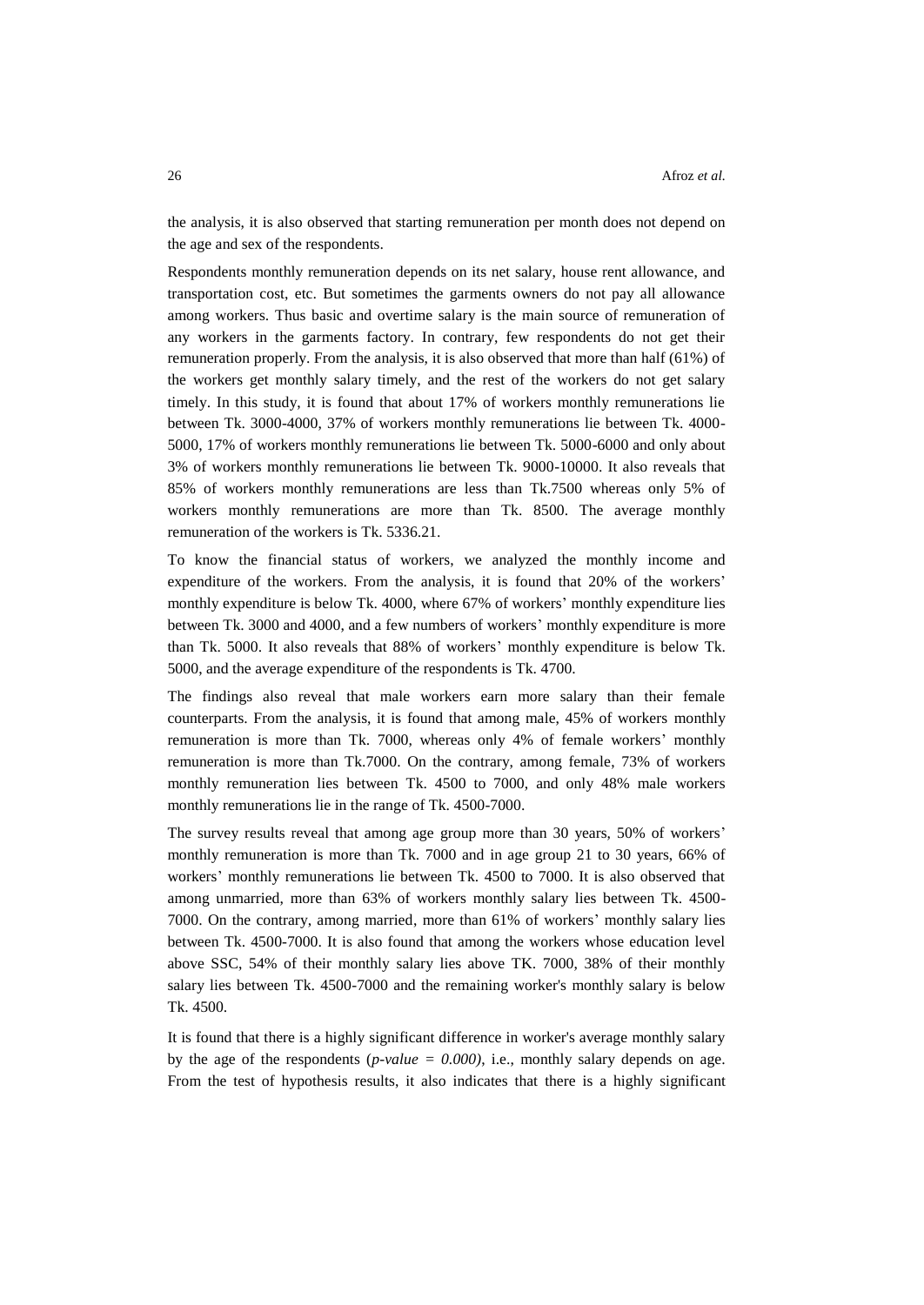difference of average monthly salary of workers by the educational status of the respondents ( $p$ -value =  $0.000$ ), i.e., monthly salary depends on the education of the respondents. From the survey results, it is also observed that only 31% of workers get financial support from factory owners and remaining workers do not get any support from the factory owners when they become sick. We consider income inequality by Ginicoefficients and estimated Gini's concentration ratio, which is  $\hat{\rho} = 0.3129$ . This value shows that 31.29% of the total income is concentrated in the hands of a few workers and rest 68.71% of income is almost equally distributed.

## *Job Satisfaction and Union Membership*

From the analytical result, it is observed that male workers are more satisfied than female workers in terms of their present work environment. It is also found that among male 21.9% and female-only, 4.2% of workers are completely satisfied with their present work environment. The results show that 91% of workers do not participate in workers union meeting while this figure of absence in the union meeting is 9%. We also observe that 79% of workers do not participate in political meeting, 15% of workers sometimes participate and rest only 6% of workers participate in a political meeting. It is found that there is a highly significant difference of worker's average monthly salary by union membership of the workers (*p-value=0.001)* i.e., monthly salary depends on the involvement in workers union.

#### *Factors Influencing Wage Discrepancy*

In garments factory, post (Job-status) is one of the important factors for any worker since wages are determined according to the post of workers. The analysis of findings reveals that in general about half of the workers (39%) are the operator and 25% are helpers, 10% are cutting master. The remaining 26% of workers are, however, involved in sewer, supervision, quality controller, ironer, and other activities. It is interesting to note that tasks are allocated largely based on gender; females are usually not allowed to do administrative works. It is also observed that among the helper's 19% are male, and the remaining 81% are female. The male-female composition among junior operators also represents that 41% are male, and 59% are female workers, but among senior operators, 62% are male, and 38% are female. On the other hand, among supervisors, cutting masters and ironers; most of the workers of the factors are male.

It is revealed that the average income of helpers is lower than any other post of the workers in the factory and senior operators get maximum salary than others. However, junior operator, cutting master and quality controllers on an average receive a similar amount. It is also observed that there is a highly significant difference in monthly salary by the position of the workers (*p-value=0.000*).

It is also found that the average monthly salary of half of the male workers is higher than their counterpart. However, 45% of male workers monthly salary is more than Tk. 7000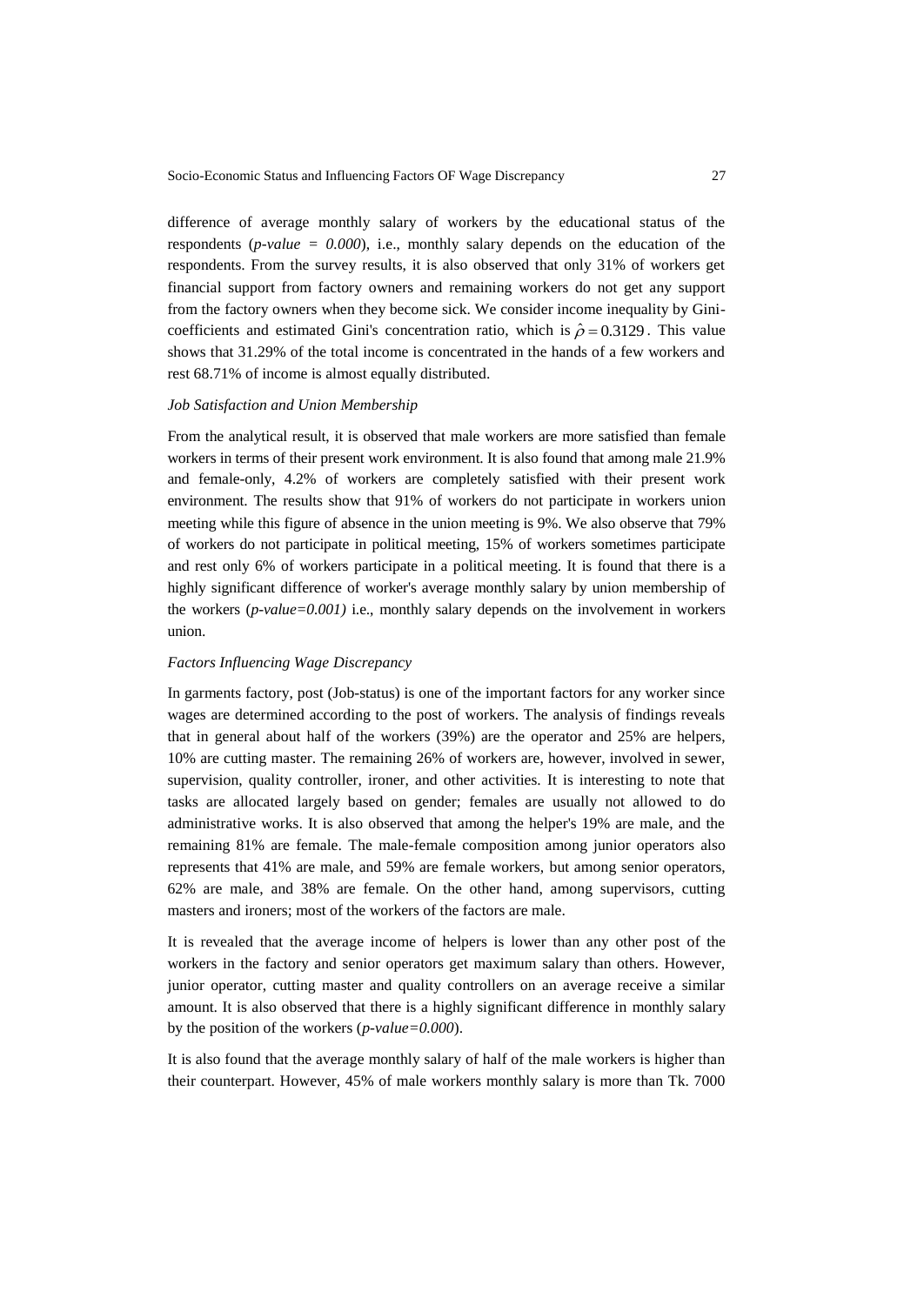whereas only 4% of female workers monthly salaries are more than Tk. 7000. From the test of hypothesis results, we observe that there is a significant difference in average monthly salary by gender of the respondents (*p-value=0.000*).

From survey results, we observe that the daily working hours of 86% of female workers lie between 10 to 15 hours, whereas 75% of male workers daily working hours lie between 10 to 15 hours. Again 8% of male workers daily working hours are more than 15 hours, and only 1% female daily working hours are more than 15 hours. However, female workers work regularly from 10 to 15 hours more than their male counterpart. From the test of hypothesis results, it is observed that there is a highly significant difference in monthly salary by daily working hours (*p-value=0.002*) of the workers.

The findings reveal that male workers are more experienced than their female counterpart, but a small portion (5%) of female workers has more than six years' experience. It is also observed that among female 54% workers and male 30% workers have less than two-year experience, and among female 31% workers and male 23% workers have 2 to 4 years' experience in the RMG industry.

The analysis of the findings reveals that workers average salary is higher who have more than six-year experience than the workers who have less than 2 years, 2-4years and 4-6 years of working experience. It is also observed that there is a significant difference in monthly salary by working experience of the RMG workers in the industry (*p-value=0.000*).

### **Multiple Regression Analysis**

We analyze the data to find the influencing factors for the current salary among RMG workers by using the multiple regression analysis. Prior to fitting the multiple regression model, we test the normality of the response variable current monthly salary. It is shown that data are approximately normally distributed by using well known Q-Q plot. The results of fitting multiple regression are presented in Table 3.

| Covariates       | Coefficients | <b>SE</b> | p-value |
|------------------|--------------|-----------|---------|
| Intercept        | $-2979.76$   | 694.44    | 0.000   |
| Age              | 48.61        | 16.80     | 0.004   |
| Gender           | 223.49       | 31.35     | 0.000   |
| Education        | 446.15       | 104.93    | 0.000   |
| Job status       | 60.74        | 23.49     | 0.010   |
| Job experience   | 244.29       | 37.36     | 0.000   |
| Beginning salary | 0.58         | 0.15      | 0.000   |
| Working duration | 183.90       | 46.16     | 0.000   |
| Over time wage   | 35.94        | 13.69     | 0.009   |

**Table 3.** Estimates of Regression Coefficients, Standard Errors (SE) and p-values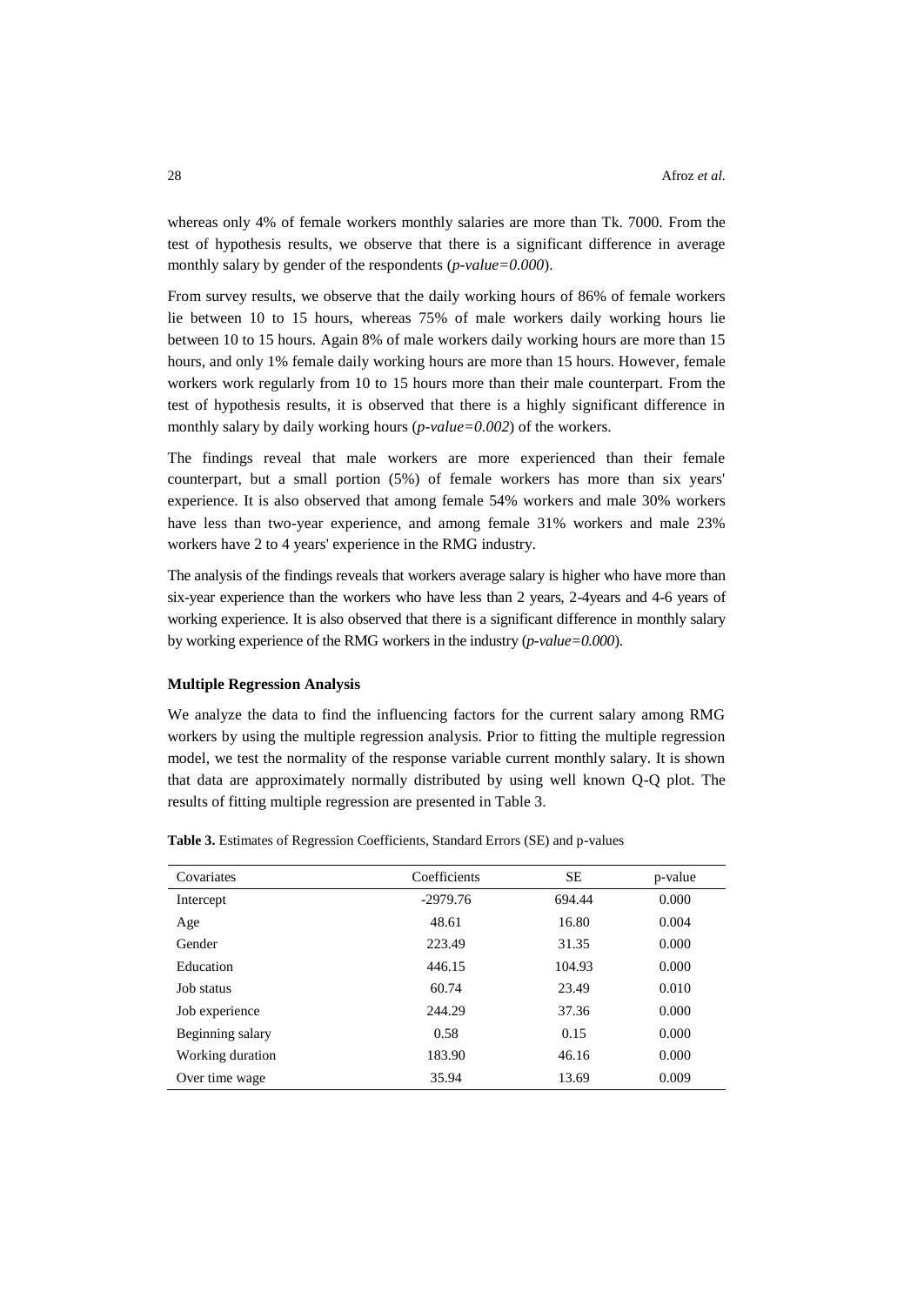From Table 3 it is observed that all the covariates considered in multiple regression analysis are positively associated with the current monthly salary of the RMG workers. From p-values, it is also shown that all the independent variables are highly significant for getting the current monthly salary of the RMG workers in the industry.

# **Conclusion**

In this paper, we investigated the socio-economic and influencing factors of wage discrepancy among RMG industry workers in Bangladesh. The findings reveal that in garments factory, the participation of female workers is higher (60%) than male. The study also found that about 36% of the worker's age lies between 20 to 24 years, and their average age is 23.70 years. About 84% of workers age lies between 15 to 29 years. Most of the workers (90%) come from rural areas of the country and are also from poor families.

From this study, it is observed that workers starting salary and monthly salary depend on their age, gender, work experience, and their education. The average starting salary of the RMG workers is Tk. 3127.64. It is revealed that the average starting salary significantly varies with educational status and age of the RMG workers. The findings also show that 39% of workers do not get salary timely. It also reveals that the monthly remuneration of 85% of workers is less than Tk.7500 whereas the monthly remuneration of only 5% of workers is more than Tk. 8500. The average monthly remuneration of the RMG workers in the industry is Tk**.** 5336.21.

In order to identify the significant and influencing factors for the current monthly salary of the ready-made garment workers in Bangladesh, the multiple regression analysis has been carried out. From the analytical results, it is observed that age, gender, education, job status, job experience, beginning salary, total working hour, and overtime wage are found to be significant factors for influencing the monthly salary of the RMG workers.

# **References**

- Ahamed, F. 2001. Working conditions in the Bangladesh Readymade Garments Industry: Is Social compliance making a difference?, Ph.D. thesis, La Trobe University, Bundoora, Victoria 3086, Australia.
- Akterujjaman, S. M., and Ahmad, M. H. 2016. Workers' Satisfaction toward RMG Industry in Bangladesh: A Study on Dhaka and Gazipur City, *International Journal of Research in Management & Business Studies.*
- Huselid. 1995. The Impact of Human Resource Management Practices on Turnover, Productivity, and Corporate Financial Performance. *Academy of Management Journal*, 38 (3): 635-672.
- Hewett, P., and Amin, S. 2000. *Assessing the impact of garment work on quality of life measures,* Population Council, One Dag Hammaerskjold, New York, NY 10017.
- Islam, Mafizul A. F. M. 1984. Notes on the Growth of Bangladesh Garments Industry. *The Journal of Management Business and Economics*, 10(4): 536.